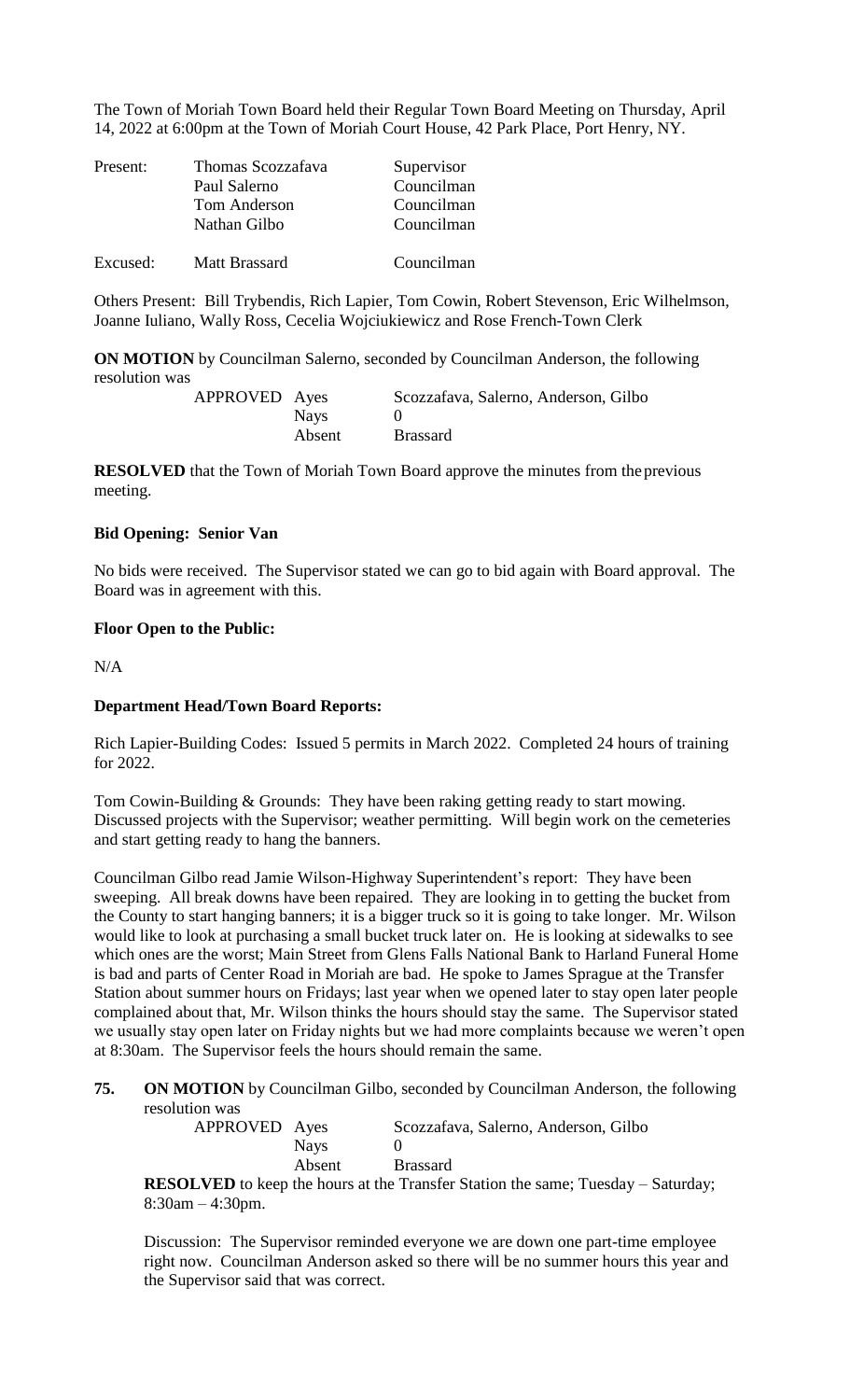Councilman Gilbo has been reaching out to agencies regarding the cell tower lease and has not had any good offers to date. He is working on getting the electric charging account up and running so he can make sure the rates are appropriate. The Supervisor asked Councilman Gilbo how much longer did we have on the cell tower lease and Councilman Gilbo stated there is quite a bit of time left on it, he was not sure of the exact length.

Councilman Anderson stated the summer program will be at BOCES this summer.

**76. ON MOTION** by Councilman Anderson, seconded by Councilman Gilbo, the following resolution was

| APPROVED Ayes |             | Scozzafava, Salerno, Anderson, Gilbo                                                |
|---------------|-------------|-------------------------------------------------------------------------------------|
|               | <b>Navs</b> |                                                                                     |
|               | Absent      | <b>Brassard</b>                                                                     |
|               |             | <b>RESOLVED</b> to hire Ronnie Cunningham as Assistant Director and Celia Briggs as |

Activities Coordinator for the 2022 Summer Youth Program.

Discussion: The Supervisor stated Ticonderoga cancelled their summer program because they couldn't get any workers. Councilman Anderson stated he is hoping for 10 good candidates. The Supervisor asked Councilman Anderson if Steve Pelkey was working on the permit application and Councilman Anderson stated yes. He also stated this is the first summer program in 3 years.

Councilman Salerno stated he and Rich Lapier looked at the beach house at Champ RV Park. They were hoping to use some stimulus money to turn it in to an air bnb; they thought it would be fairly easy to renovate but after looking at it; with having an ingress and egress and the price of lumber right now; even if we did the work ourselves it is just not cost effective. The Supervisor stated the pavilion at Bulwagga Bay Campsite gets a lot of use, maybe we could rent the beach house out for parties, reunions, etc. Councilman Gilbo stated this is a good idea. The Board was in agreement with this.

The Supervisor asked the Board if they wanted to open both beaches this year; getting lifeguards may be an issue. He suggested putting in applications for both and if we don't get the lifeguards we will only open one. The Board was in agreement with this.

Councilman Salerno asked if we could use some stimulus money to turn the property in to a recreation park where the old Port Henry High School was and the Supervisor stated he believes the property is being sold. Councilman Anderson stated a rec park is a great idea. The Supervisor stated Essex County has not foreclosed on it yet; Rich Lapier stated two people are interested in buying it. Councilman Salerno stated we should keep an eye on it in case the sale falls through. The Supervisor stated if it gets foreclosed on the Town would have first offer. Councilman Salerno stated he thought there was an issue with asbestos buried there and the Supervisor stated it is on the market, we are not getting in to all that.

Councilman Anderson stated the ski program was a success; will do it again next year. He thanked Moriah Central School for all their help with the vans/gas; shared services.

# **Supervisor's Report:**

May 2<sup>nd</sup> is Raymond Wright Day; Wright was awarded the Medal of Honor for the battle on that day in 1967. The Town will put this on the Town Facebook page and we will put flags out.

The Supervisor stated there has been petitions regarding the NYS Police sub-station. This building will be next to the court house; it will be a modular building and will cost roughly \$350,000. It is subject to referendum; even if we get a grant it is still subject to referendum. If the Board is in agreement with pursuing it we will need SEQR, engineered plans, cost and a contract in place then we would need to adopt a resolution to move forward, then put it to referendum. Councilman Anderson stated he agrees with the logic. The Supervisor stated the current petitions are public opinion; they have no legal aspects. The Supervisor has no issue with it going on the ballot in November. The Town will have to front some money; then we will need floor plans, SEQR, Resolution, ballot in November. He stated there is nothing sneaky going on, watch the meeting on Facebook. He is hoping by November we will have some grant money. Cecelia Wojciukiewicz asked who the petitions were presented to and Councilman Salerno stated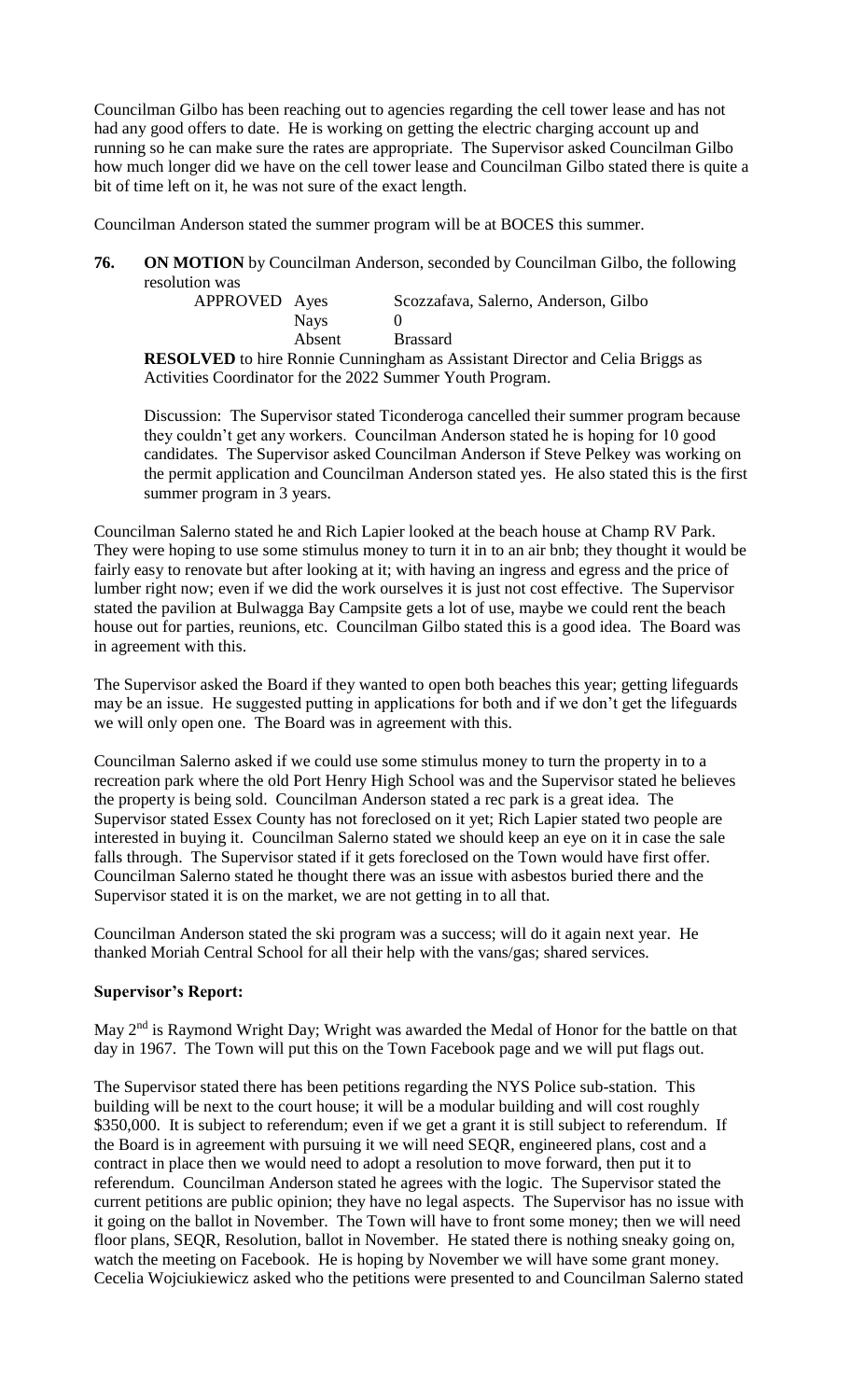he has seen them at different stores. The Supervisor stated they have no legal baring; they are helpful to the Town Board because they are getting input from the people. The Supervisor asked if the Town Board was in agreement with moving forward-subject to permissive referendum, he stated by simple vote it can go on the ballot. Cecelia Wojciukiewicz stated she knows the Supervisor is trying to appease the whole community. The Supervisor stated he knows that some people are for it and some are not. The Supervisor stated it would be for the next 30 years, he feels it is absolutely needed, this is a gift. Councilman Salerno stated the NYS Police could pull out and then the Town would have to decide if we are going to have a police force or not, Ticonderoga pays \$1.5 million for a police force and the Supervisor stated Ticonderoga is paying \$1 million a year to run their police department; we are paying \$80,000 right now. Cecelia Wojciukiewicz asked how long the NYS Police are willing to wait. The Supervisor stated we should have another informational meeting; need to make sure we are going to have more coverage then we do now; the NYS Police and local police are very busy here in Town. Councilman Salerno stated when there is a drug issue or a domestic right now it takes police30-45 minutes to get here from Lewis, if the sub-station was here it would be 5 minutes. Eric Wilhelmson asked where the sub-station would be located and the Supervisor stated where the skating rink is next to the court house. Mr. Wilhelmson asked if it could be attached to the proposed fire station in Port Henry and the Supervisor said no, they want it to be a stand alone station, he also stated the fire station IS referendum. The Supervisor would like to see this in place before he retires. Councilman Gilbo stated he supports the NYS Police sub-station, he wants them here, but he wants it clear that we will be getting the same coverage as we have now whether the station is here or not. Cecelia Wojciukiewicz stated time is the problem now, if they were here, time would be cut down.

The Supervisor stated that National Grid is out trimming trees.

The Supervisor reported that Whistlepig is expanding; they pay \$62,000 in property tax right now; employ roughly 30 people; looking to employ more. They have not asked the Town for anything. Pre Tech is also expanding. Councilman Anderson asked what they were doing to expand and the Supervisor stated they are putting up another building. Rich Lapier stated they have 8 buildings up right now and want to put up 8 more. Councilman Anderson asked if they have room for all of them and the Supervisor stated they bought more land. Robert Stevenson asked if they were aware of the water line and the Supervisor said yes, they are.

The Supervisor is still trying to find a dealer that can sell the 2 8mm glocks that the Town has.

We still have not heard back from the State on reducing the speed in Grover Hills.

Jamie Wilson will get some solid numbers for fixing sidewalks, use stimulus money, they are pretty bad everywhere. The Supervisor asked if the Board was in agreement with using stimulus money for sidewalks, they were. The Supervisor and Councilman Gilbo will meet with Mr. Wilson regarding sidewalks.

The Supervisor stated Becky Gilbo and LeeAnn Sprague had a meeting at the County on how to account for the stimulus money; pretty much use it for anything except to reduce debt and property tax. Councilman Gilbo said if you have an idea on how to use the stimulus money stop at the Town Hall. Eric Wilhelmson would like to see his road paved. Councilman Anderson asked which one; Breed Hill Road. Councilman Gilbo asked how much it would cost and the Supervisor stated probably \$450,000, Councilman Gilbo stated we aren't even close to that.

The Supervisor stated we should look at getting a bucket truck; we have over 300 banners to put up. Tom Cowin stated it is more like 340. The Supervisor stated we could use it for tree trimming also. He stated we could look at a shared services agreement with Crown Point and Westport for one. The Board was in agreement with the Supervisor pursuing this. Eric Wilhelmson asked if National Grid or Verizon had an old one and the Supervisor stated they usually go to auction. The Supervisor stated they need to be inspected every year and there are OSHA regulations for them.

#### **Resolutions:**

**77. ON MOTION** by Councilman Anderson, seconded by Councilman Gilbo, the following resolution was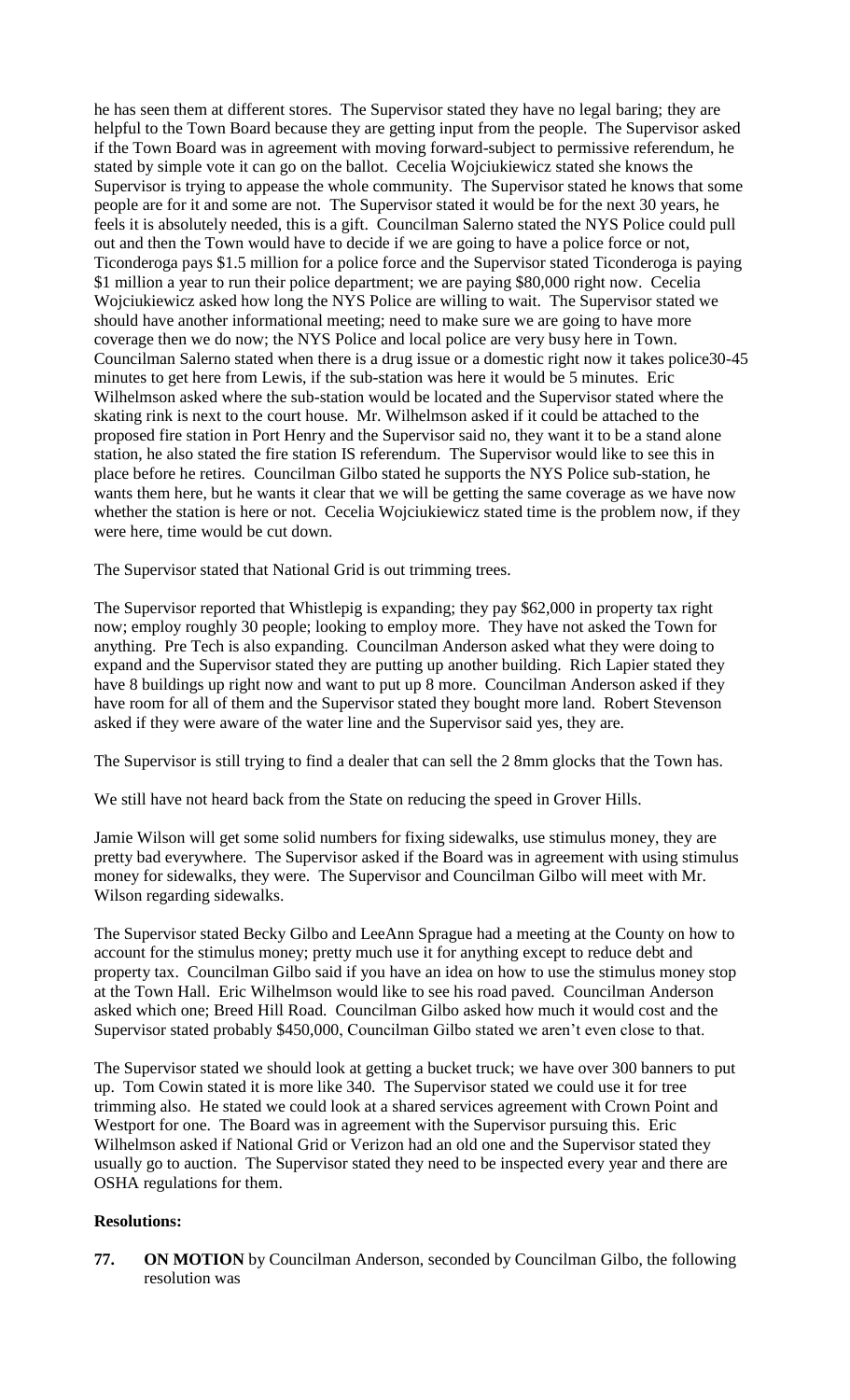| APPROVED Ayes |        | Scozzafava, Salerno, Anderson, Gilbo |
|---------------|--------|--------------------------------------|
|               | Navs   |                                      |
|               | Absent | <b>Brassard</b>                      |

**RESOLVED** to hold the 2022 Summer Program at BOCES and authorize the Supervisor to sign agreements; program to run 7/11/22-8/5/22.

**78. ON MOTION** by Councilman Anderson, seconded by Councilman Gilbo, the following resolution was

| APPROVED Ayes            |                                          | Scozzafava, Salerno, Anderson, Gilbo         |
|--------------------------|------------------------------------------|----------------------------------------------|
|                          | <b>Nays</b>                              |                                              |
|                          | Absent                                   | <b>Brassard</b>                              |
| $0.01$ in $\overline{1}$ | $\sim$ 1111 $\sim$ $\sim$ 11 $\sim$ 1111 | $\alpha$ $\bf{r}$<br>$\cdot$ $\cdot$ $\cdot$ |

**RESOLVED** to establish an "Adopt a Highway" program in the Town of Moriah.

Discussion: The Supervisor stated this resolution is needed. We no longer have the inmates from Moriah Shock to help with road side clean up and we just don't have the man power. Residents can pick up bags at the Town Hall, call and let us know where the bags are and the Town can pick them up.

**79. ON MOTION** by Councilman Salerno, seconded by Councilman Anderson, the following

resolution was<br>APPROVED Ayes Scozzafava, Salerno, Anderson, Gilbo Nays 0 Absent Brassard

**RESOLVED** A RESOLUTION AUTHORIZING THE PURCHASE OF A TANDEM TRUCK WITH SNOW PLOW AND SANDER, IN AND FOR THE TOWN OF MORIAH, ESSEX COUNTY, NEW YORK, AT A MAXIMUM ESTIMATED COST OF \$210,000 AND AUTHORIZING THE ISSUANCE OF \$160,000 SERIAL BONDS OF SAID TOWN TO PAY A PORTION OF THE COST THEREOF.

BE IT RESOLVED, by the affirmative vote of **not less than two-thirds of the total** 

**voting strength** of the Town Board of the Town of Moriah, Essex County, New York, as

follows:

Section 1. The purchase of tandem truck with snow plow, in and for the Town of Moriah, Essex County, New York, including sander and incidental equipment and

expenses in connection therewith, is hereby authorized at a maximum estimated cost of

\$210,000.

Section 2. It is hereby determined that the plan for the financing of the aforesaid maximum estimated cost is by the issuance of \$160,000 serial bonds of said Town, hereby authorized to be issued therefor, pursuant to the provisions of the Local Finance Law and by the expenditure of \$50,000 from other monies of said Town, hereby authorized to be expended therefor.

Section 3. It is hereby determined that the period of probable usefulness of the aforesaid specific object or purpose is fifteen years, pursuant to subdivision 28 of paragraph a of Section 11.00 of the Local Finance Law. It is hereby further determined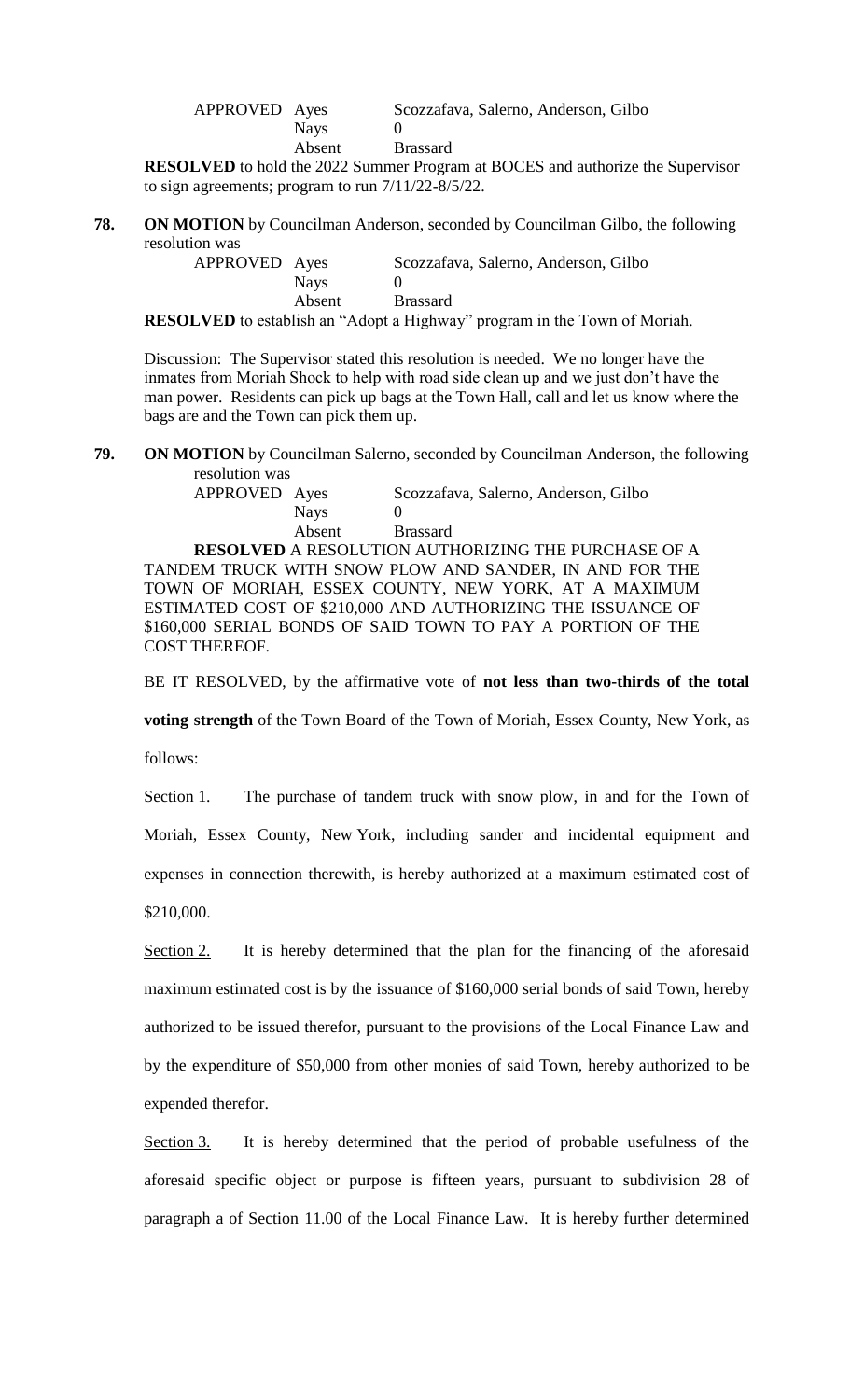that the maximum maturity of the serial bonds herein authorized **will not exceed five years**.

Section 4. The faith and credit of said Town of Moriah, Essex County, New York, are hereby irrevocably pledged for the payment of the principal of and interest on such bonds as the same respectively become due and payable. An annual appropriation shall be made in each year sufficient to pay the principal of and interest on such bonds becoming due and payable in such year. There shall annually be levied on all the taxable real property of said Town, a tax sufficient to pay the principal of and interest on such bonds as the same become due and payable.

Section 5. Subject to the provisions of the Local Finance Law, the power to authorize the issuance of and to sell bond anticipation notes in anticipation of the issuance and sale of the serial bonds herein authorized, including renewals of such notes, is hereby delegated to the Supervisor, the chief fiscal officer. Such notes shall be of such terms, form and contents, and shall be sold in such manner, as may be prescribed by said Supervisor, consistent with the provisions of the Local Finance Law.

Section 6. All other matters except as provided herein relating to the serial bonds herein authorized including the date, denominations, maturities and interest payment dates, within the limitations prescribed herein and the manner of execution of the same, including the consolidation with other issues, and also the ability to issue serial bonds with substantially level or declining annual debt service, shall be determined by the Supervisor, the chief fiscal officer of such Town. Such bonds shall contain substantially the recital of validity clause provided for in Section 52.00 of the Local Finance Law, and shall otherwise be in such form and contain such recitals, in addition to those required by Section 51.00 of the Local Finance Law, as the Supervisor shall determine consistent with the provisions of the Local Finance Law.

Section 7. The validity of such bonds and bond anticipation notes may be contested only if:

- 1) Such obligations are authorized for an object or purpose for which said Town is not authorized to expend money, or
- 2) The provisions of law which should be complied with at the date of publication of this resolution are not substantially complied with,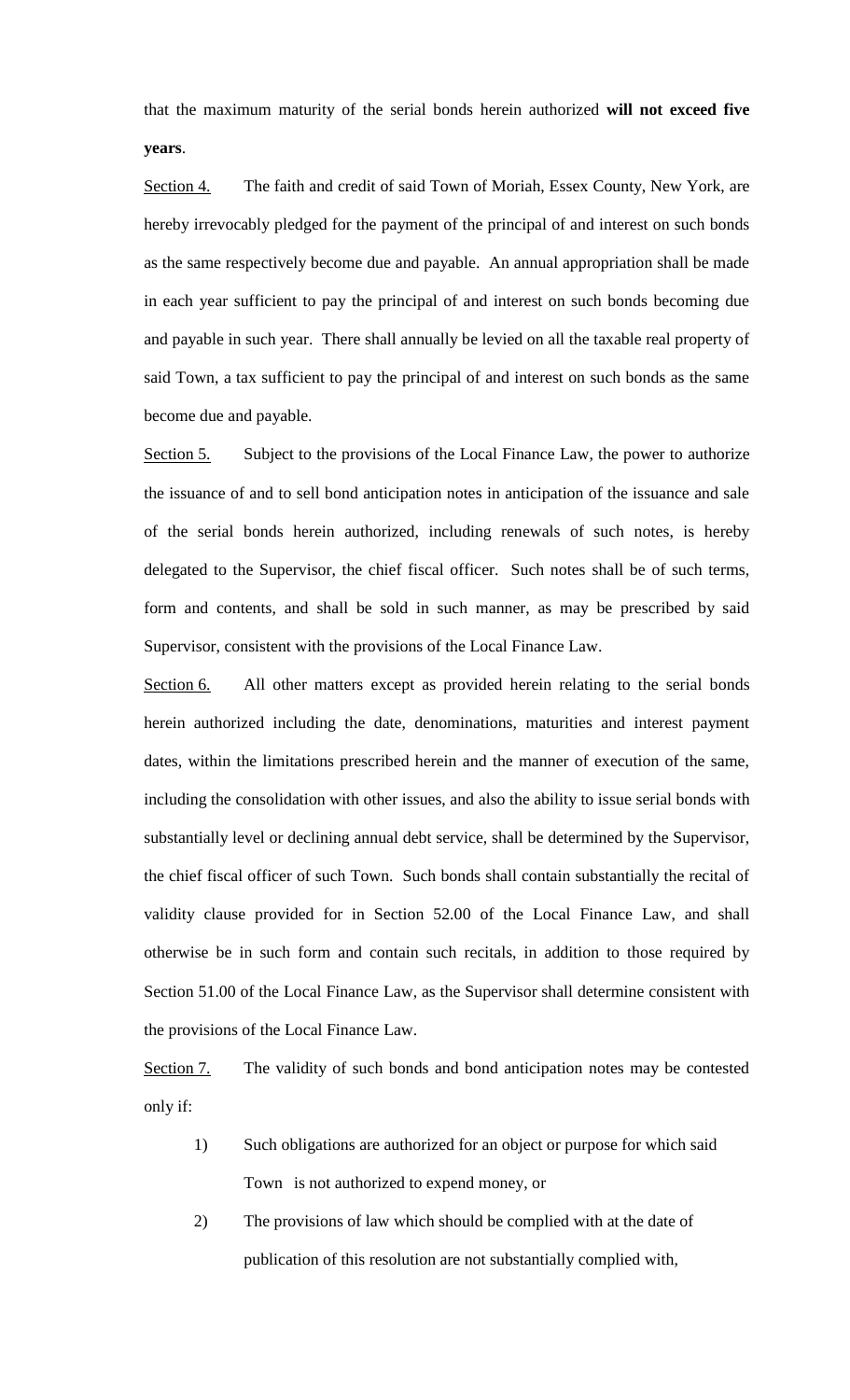and an action, suit or proceeding contesting such validity is commenced within twenty days after the date of such publication, or

- 3) Such obligations are authorized in violation of the provisions of the Constitution.
- Section 8. This resolution shall constitute a statement of official intent for purposes of Treasury Regulations Section 1.150-2. Other than as specified in this resolution, no monies are, or are reasonably expected to be, reserved, allocated on a long-term basis, or otherwise set aside with respect to the permanent funding of the object or purpose described herein.
- Section 9. This resolution, which takes effect immediately, shall be published in

summary form in the official newspaper of said Town for such purpose,

together with a notice of the Town Clerk in substantially the form provided

in Section 81.00 of the Local Finance Law.

**80. ON MOTION** by Councilman Salerno, seconded by Councilman Anderson, the following resolution was

| APPROVED Ayes |             | Scozzafava, Salerno, Anderson, Gilbo |
|---------------|-------------|--------------------------------------|
|               | <b>Nays</b> |                                      |
|               | Absent      | <b>Brassard</b>                      |

**RESOLVED** authorization to end lease agreement with HHHN regarding the Health Center as Town no longer owns facility.

**81. ON MOTION** by Councilman Anderson, seconded by Councilman Gilbo, the following resolution was

| APPROVED Ayes |        | Scozzafava, Salerno, Anderson, Gilbo |
|---------------|--------|--------------------------------------|
|               | Navs   |                                      |
|               | Absent | <b>Brassard</b>                      |

**RESOLVED** authorization to purchase a 22KW standby generator for Town Office as per quote from Bessboro Builders; \$6,106.97 (COVID money from County to be used for payment).

Discussion: The Supervisor stated we shopped around and this was a good deal. Eric Wilhelmson asked if this price included installation and the Supervisor stated no, he volunteered to install it.

- **82.** N/A; no bids were received for the Senior Van.
- **83. ON MOTION** by Councilman Salerno, seconded by Councilman Anderson, the following resolution was

| APPROVED Ayes |               |                 |  | Scozzafava, Salerno, Anderson, Gilbo                                                                                                                                                                                                                                                                                               |  |  |  |
|---------------|---------------|-----------------|--|------------------------------------------------------------------------------------------------------------------------------------------------------------------------------------------------------------------------------------------------------------------------------------------------------------------------------------|--|--|--|
|               | <b>Nays</b>   |                 |  |                                                                                                                                                                                                                                                                                                                                    |  |  |  |
|               | Absent        | <b>Brassard</b> |  |                                                                                                                                                                                                                                                                                                                                    |  |  |  |
| $   -$        | $\sim$ $\sim$ |                 |  | $\mathbf{1}$ $\mathbf{1}$ $\mathbf{1}$ $\mathbf{1}$ $\mathbf{1}$ $\mathbf{1}$ $\mathbf{1}$ $\mathbf{1}$ $\mathbf{1}$ $\mathbf{1}$ $\mathbf{1}$ $\mathbf{1}$ $\mathbf{1}$ $\mathbf{1}$ $\mathbf{1}$ $\mathbf{1}$ $\mathbf{1}$ $\mathbf{1}$ $\mathbf{1}$ $\mathbf{1}$ $\mathbf{1}$ $\mathbf{1}$ $\mathbf{1}$ $\mathbf{1}$ $\mathbf{$ |  |  |  |

**RESOLVED** to award Cedarwood Engineering the RFP for the Study & Report on the Town of Moriah Reject Reservoir with an included alternate for Port Henry Drinking Water Plant Reservoir in the amount of \$16,300.00 to be paid for with stimulus money.

Discussion: The Supervisor stated currently the reject water runs in to Mill Brook; need to reroute to dump in to waste water.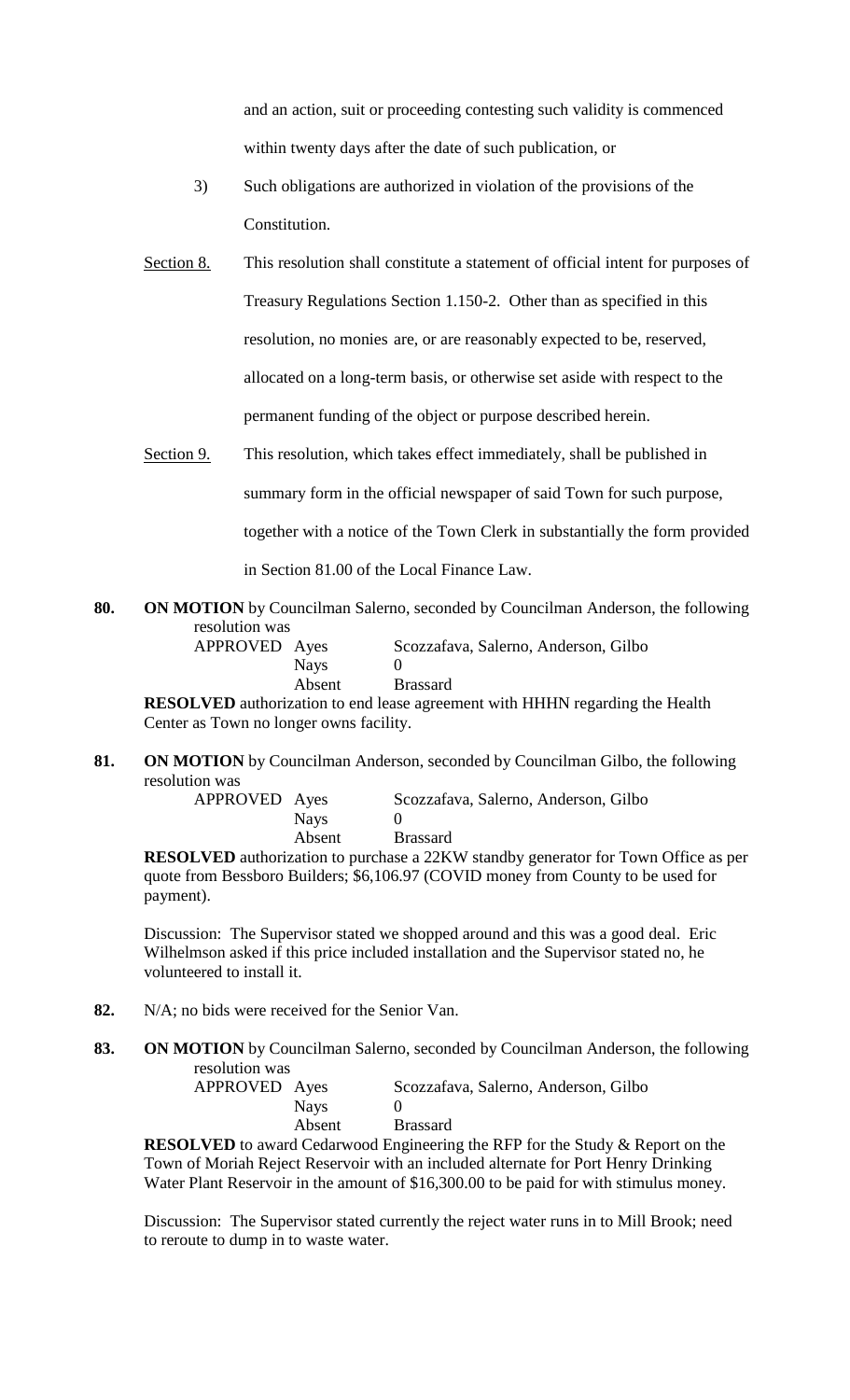**84. ON MOTION** by Councilman Gilbo, seconded by Councilman Anderson, the following resolution was

| APPROVED Ayes |             | Scozzafava, Salerno, Anderson, Gilbo |
|---------------|-------------|--------------------------------------|
|               | <b>Nays</b> |                                      |
|               | Absent      | <b>Brassard</b>                      |
|               |             |                                      |

**RESOLVED** approval to do transfers in budget as needed.

**85. ON MOTION** by Councilman Gilbo, seconded by Councilman Anderson, the following resolution was

APPROVED Ayes Scozzafava, Salerno, Anderson, Gilbo Nays 0 Absent Brassard **RESOLVED** approval to do adjustments in water and sewer as needed.

**86. ON MOTION** by Councilman Gilbo, seconded by Councilman Anderson, the following resolution was

| 1400011 1140  |             |                                                                                                                                                                                                                                                                                                       |
|---------------|-------------|-------------------------------------------------------------------------------------------------------------------------------------------------------------------------------------------------------------------------------------------------------------------------------------------------------|
| APPROVED Ayes |             | Scozzafava, Salerno, Anderson, Gilbo                                                                                                                                                                                                                                                                  |
|               | <b>Nays</b> |                                                                                                                                                                                                                                                                                                       |
|               | Absent      | <b>Brassard</b>                                                                                                                                                                                                                                                                                       |
|               |             | $\mathbf{M}$ $\mathbf{M}$ $\mathbf{F}$ $\mathbf{D}$ is a set of $\mathbf{L}$ and $\mathbf{L}$ $\mathbf{L}$ and $\mathbf{L}$ $\mathbf{L}$ and $\mathbf{L}$ and $\mathbf{L}$ and $\mathbf{L}$ and $\mathbf{L}$ and $\mathbf{L}$ and $\mathbf{L}$ and $\mathbf{L}$ and $\mathbf{L}$ and $\mathbf{L}$ and |

**RESOLVED** approval of payment of end of month and monthly warrants.

Discussion: The Supervisor spoke to Kevin at the State and he said we can do these resolutions at the Organizational meeting and then we won't have to do them every month.

## **Floor open to the public:**

Wally Ross asked if the sidewalk on Convent Hill was going to get fixed this year and the Supervisor stated he wasn't sure. He will have more information at the next meeting.

Eric Wilhelmson asked what was happening with Moriah Shock. The Supervisor stated he was in the dark also, he doesn't know. He said he found out that when Moriah Shock was built the NYS Thruway paid for it. The Supervisor stated that people from the private sector have been calling on the building. He stated the NYS Department of Corrections is in the dark also. The Supervisor stated there is a lot of interest in the building. He stated they did a soft closure-not going dark-that is a good sign. Councilman Salerno stated if we get a new Governor, maybe they will do away with bail reform and we might need Moriah Shock again. The Supervisor stated there was a riot at Lakeview, it is sad for the individuals who Moriah Shock may have helped. The Supervisor stated that NYS DEC is scrambling also to find workers because they used inmates to help open state campgrounds. Councilman Salerno stated he heard there were about 3,700 inmates that were eligible for Shock and were never offered it and the Supervisor stated it was more like 500. Robert Stevenson asked if the land around Moriah Shock was posted and the Supervisor stated there is still security there. Mr. Stevenson asked if you could access fishing there and the Supervisor stated no, you can't.

The meeting adjourned at 6:56pm.

| <b>Abstract Distributions:</b> |             | <b>Claim Numbers:</b> |  |  |
|--------------------------------|-------------|-----------------------|--|--|
| March 24, 2022                 |             |                       |  |  |
| General                        | \$5,799.69  | 2022/377-407          |  |  |
| Highway                        | \$3,012.17  |                       |  |  |
| Water #1                       | \$1,764.43  |                       |  |  |
| Water #2                       | \$1,282.03  |                       |  |  |
| Water #3                       | \$1,810.18  |                       |  |  |
| Water #4                       | \$160.79    |                       |  |  |
| Sewer #1                       | \$138.86    |                       |  |  |
| Sewer #2                       | \$99.38     |                       |  |  |
| April 14, 2022                 |             |                       |  |  |
| General                        | \$26,450.93 | 2022/410-570          |  |  |
| Highway                        | \$44,672.75 |                       |  |  |
| Water #1                       | \$5,820.34  |                       |  |  |
|                                |             |                       |  |  |